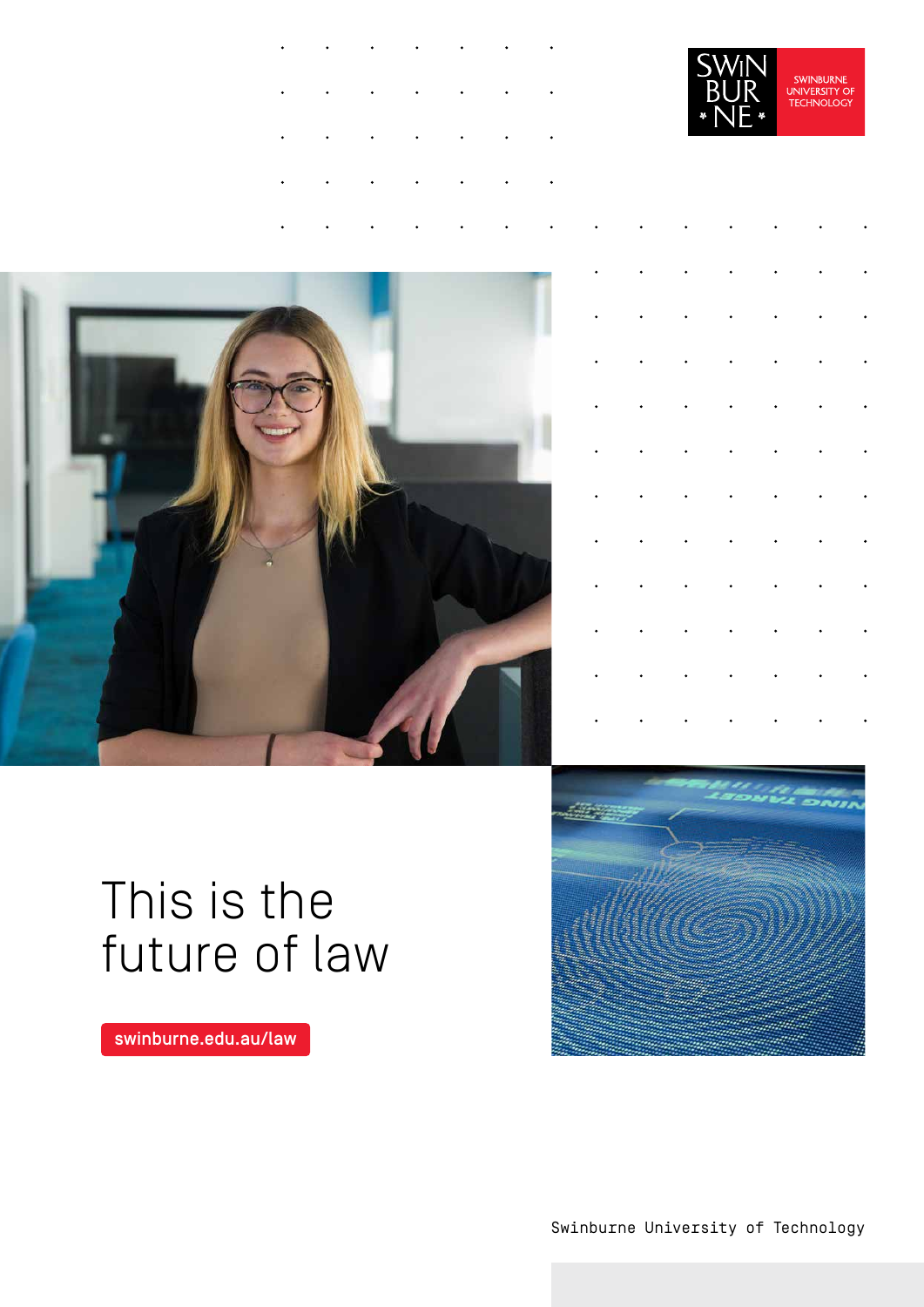# Leap into the future

Swinburne Law is as much about innovation as it is about solid foundations.

Be prepared for the legal world of tomorrow – artificial intelligence, big data, cybersecurity and more – with a degree that explores how technology is transforming legal practice.

You'll focus on legal tech, commercial law and intellectual property law, and learn how to protect the rights of those who create and innovate. Plus, you'll gain a solid grounding with core units in Constitutional Law, Contract Law and Criminal Law.

Most importantly, your critical and analytical skills will be honed so that you graduate with a nimble and inquiring mind – still the best tool for a world of rapid change.

- 
- 
- 

**2**

### Three professional placements

Real work experience prepares you for real work. At Swinburne, you'll undertake three 20-day placements making our degree the only experiential law degree of its kind. Students can gain experience in a range of different legal settings to pursue their passions, build their networks and prepare for life after law school.

### Small classes

You'll benefit from small class sizes and a personalised learning experience. Teachers and staff will know your name. They will tailor their advice and professional development opportunities to suit you and your career goals.

### The only dual award in Victoria

Save six months, or even a year, off your studies by enrolling in the Graduate Diploma of Legal Practice while completing your final year of the Bachelor of Laws. Swinburne is the only university in Victoria accredited to offer this. It means that you can be admitted into legal practice on the day you graduate.



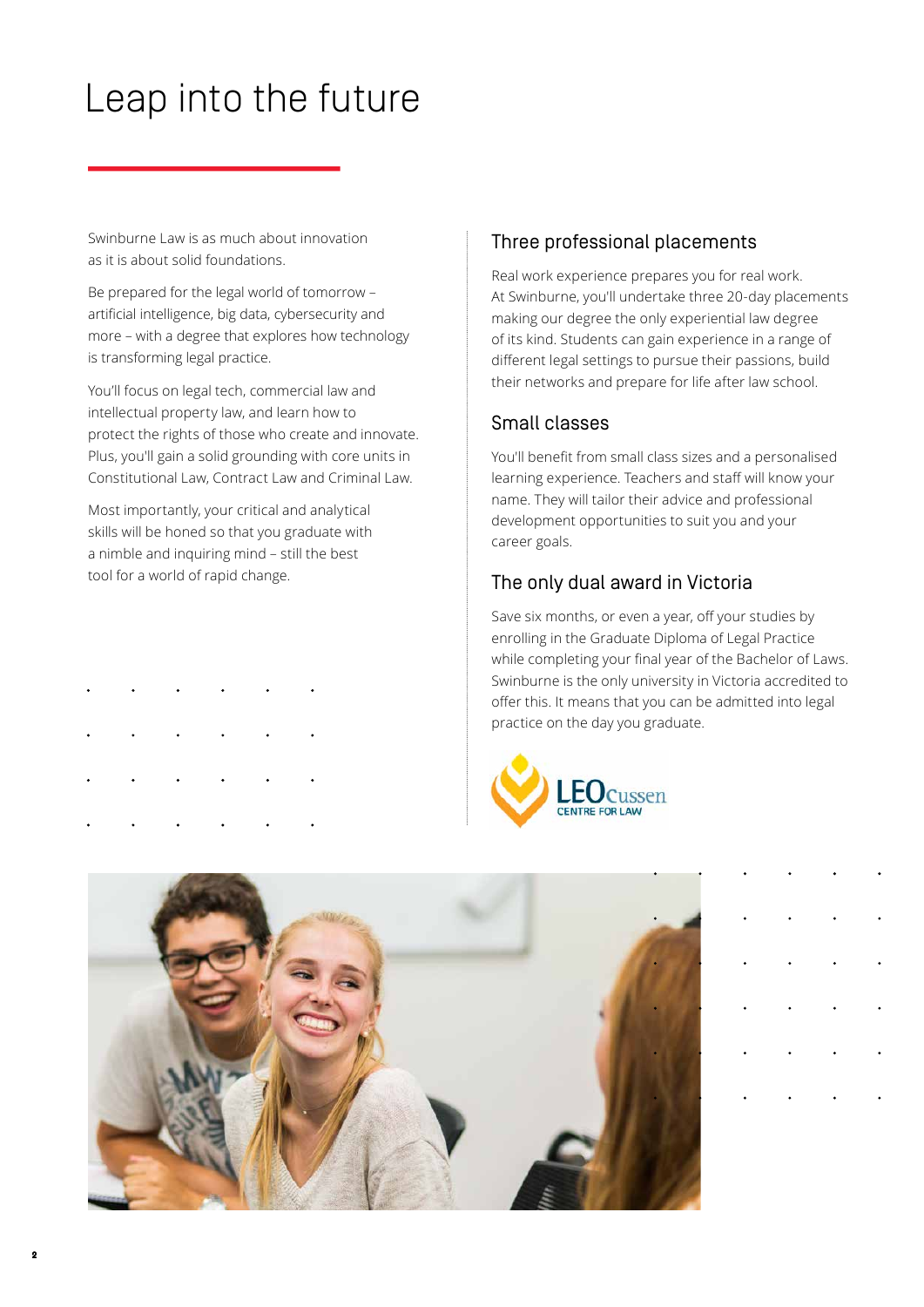# Experiential and future focused learning

### Legal tech advantage

Law graduates need to be prepared for the complex legal challenges and opportunities that await them.

There is a demand for legal professionals with a solid understanding of legal tech and intellectual property (IP).

Our Bachelor of Laws program (LLB) has been designed with technology at the forefront – to create the kind of graduates the industry is searching for and give you a competitive advantage for future career opportunities.

23% of a lawyer's job can be automated<sup>\*</sup> You need to know how law is changing to make your career decisions.

## The cutting edge of law

Core studies include Legal Technology and Innovation, where you'll be introduced to the latest technology and industry research through hands-on experience using the technologies that are transforming legal practice.

At Swinburne, you'll learn about emerging industries and the need to protect innovations with intellectual property law. You'll also complete studies in Patent and Designs Law, Trade Mark Law, and Copyright Law - where the law and fields of science, technology, engineering, arts and enterprise collide.

### Real projects, real clients.

The Legal Technology and Design Clinics at Swinburne Law School let you work with real clients on real-world projects to design a new generation of legal products.

 regulatory agencies, global Students have used their unique skills to work in a wide range of industries, including law firms, consultancy firms, private health insurance providers and firms working in MedTech.

### **Past student projects in the Clinics:**

- Designing new ways of communicating legal information for the Fitzroy Legal Service – with the aim of making the law more accessible, students created legal documents that are more visual and address the access to justice gap.
- Working with the corporate legal team at Spotify to create a solution that helps Spotify's lawyers search through thousands of contracts.



### Jules

Bachelor of Laws/Bachelor of Computer Science

"I chose to study law and computer science because I saw an opportunity to transform the legal profession with new technologies capable of improving efficiency, lowering costs and expanding access to justice. Swinburne Law School is a cutting-edge law school; it's the only one in the state with a real focus on preparing students to thrive in an increasingly digitised economy transformed by automation and artificial intelligence."

\* McKinsey Global Institute, 2019

**3**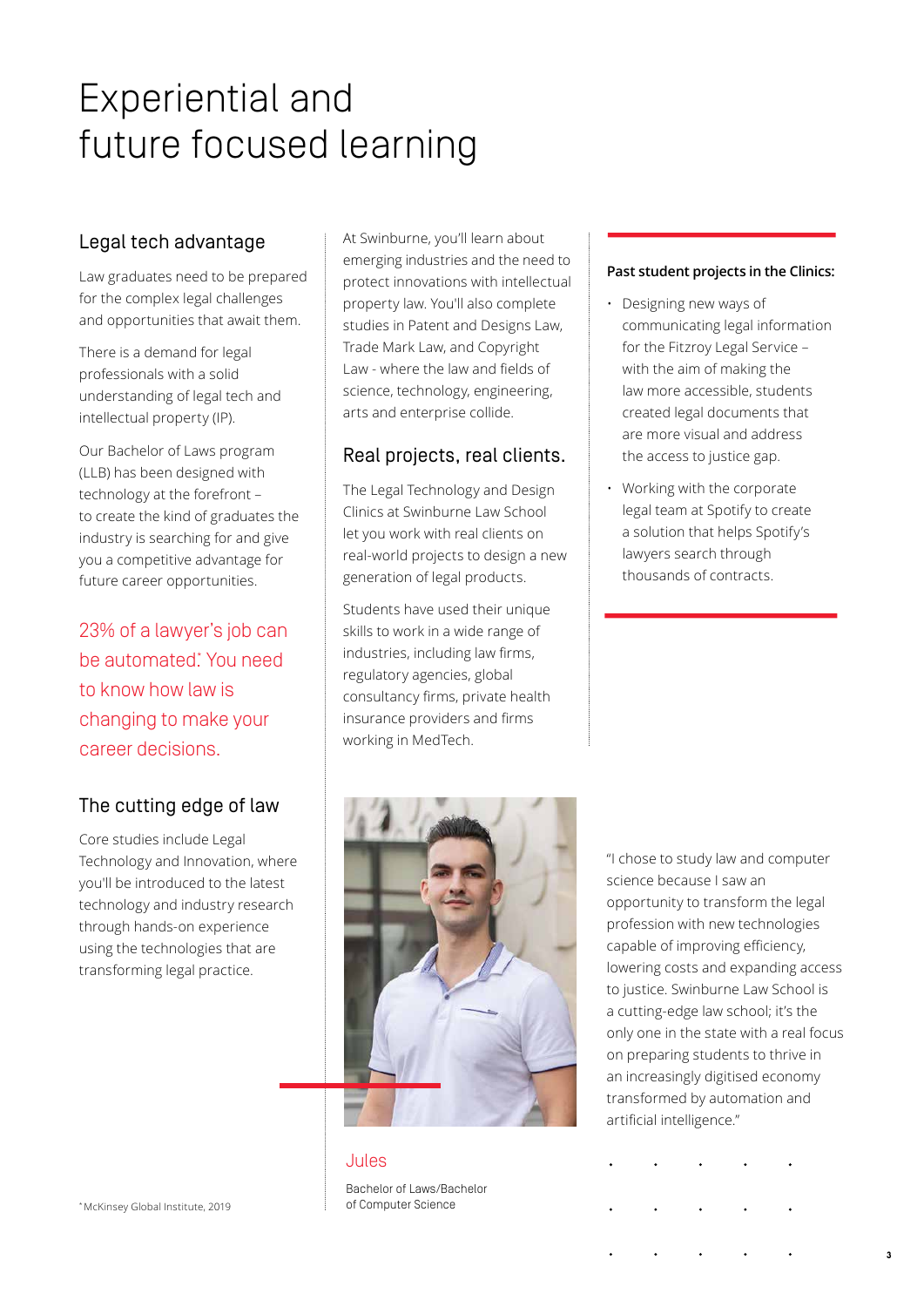# Your next gen\_now upgrades

### Real industry experience

Real industry experience is guaranteed in all Swinburne bachelor degrees that commence in 2021 and beyond. With our Work Integrated Learning program, learning is more than just reading, it's doing. Start building your résumé with placements, internships and industry-linked projects while you study.

### Double degrees

Double degrees are a great way to broaden your study experience, are highly respected by employers and can help you become a specialist with combined areas of expertise. They're generally only a single year longer than a standard degree.

Consider combining your Law degree with a degree in another study area by studying:

- • [Bachelor of Laws/Bachelor of Arts](https://www.swinburne.edu.au/study/course/bachelor-of-laws-bachelor-of-arts-2022/?siid=tl%7Cbau%7Cvar%7Cna%7C0758)
- Bachelor of Laws/Bachelor of Business
- • [Bachelor of Laws/Bachelor of Business](https://www.swinburne.edu.au/study/course/bachelor-of-laws-bachelor-of-business-information-systems/?siid=tl%7Cbau%7Cvar%7Cna%7C0760)  Information Systems
- • [Bachelor of Laws/Bachelor of Computer Science](https://www.swinburne.edu.au/study/course/bachelor-of-laws-bachelor-of-computer-science/?siid=tl%7Cbau%7Cvar%7Cna%7C0761)
- • [Bachelor of Laws/Bachelor of Criminal Justice](https://www.swinburne.edu.au/study/course/Bachelor-of-Laws-Bachelor-of-Criminal-Justice-and-Criminology/?siid=tl%7Cbau%7Cvar%7Cna%7C0762)  and Criminology
- • [Bachelor of Laws/Bachelor of Media](https://www.swinburne.edu.au/study/course/bachelor-of-laws-bachelor-of-media-and-communication/?siid=tl%7Cbau%7Cvar%7Cna%7C0763) and Communication
- Bachelor of Laws/Bachelor of Science

**4**

• Bachelor of [Laws/Bachelor](https://www.swinburne.edu.au/study/course/bachelor-of-laws-bachelor-of-engineering-honours/?siid=tl%7Cbau%7Cvar%7Cna%7C0765) of Engineering (Honours)

### **Scholarships**

The Vice-Chancellor's Excellence Scholarship is awarded to students in recognition of academic excellence. Recipients will receive \$5000 per annum for the normal duration of their chosen degree, plus a one-off payment of \$2000 towards an international study experience. \*

Swinburne also offers scholarships to students from indigenous backgrounds, students suffering from financial hardship and students who have relocated from regional areas to study.

For a full list of scholarships, including value and eligibility criteria, visit **[swinburne.edu.au/scholarships](https://swinburne.edu.au/scholarships)** 

\* International study experiences are dependent on government travel guidelines.

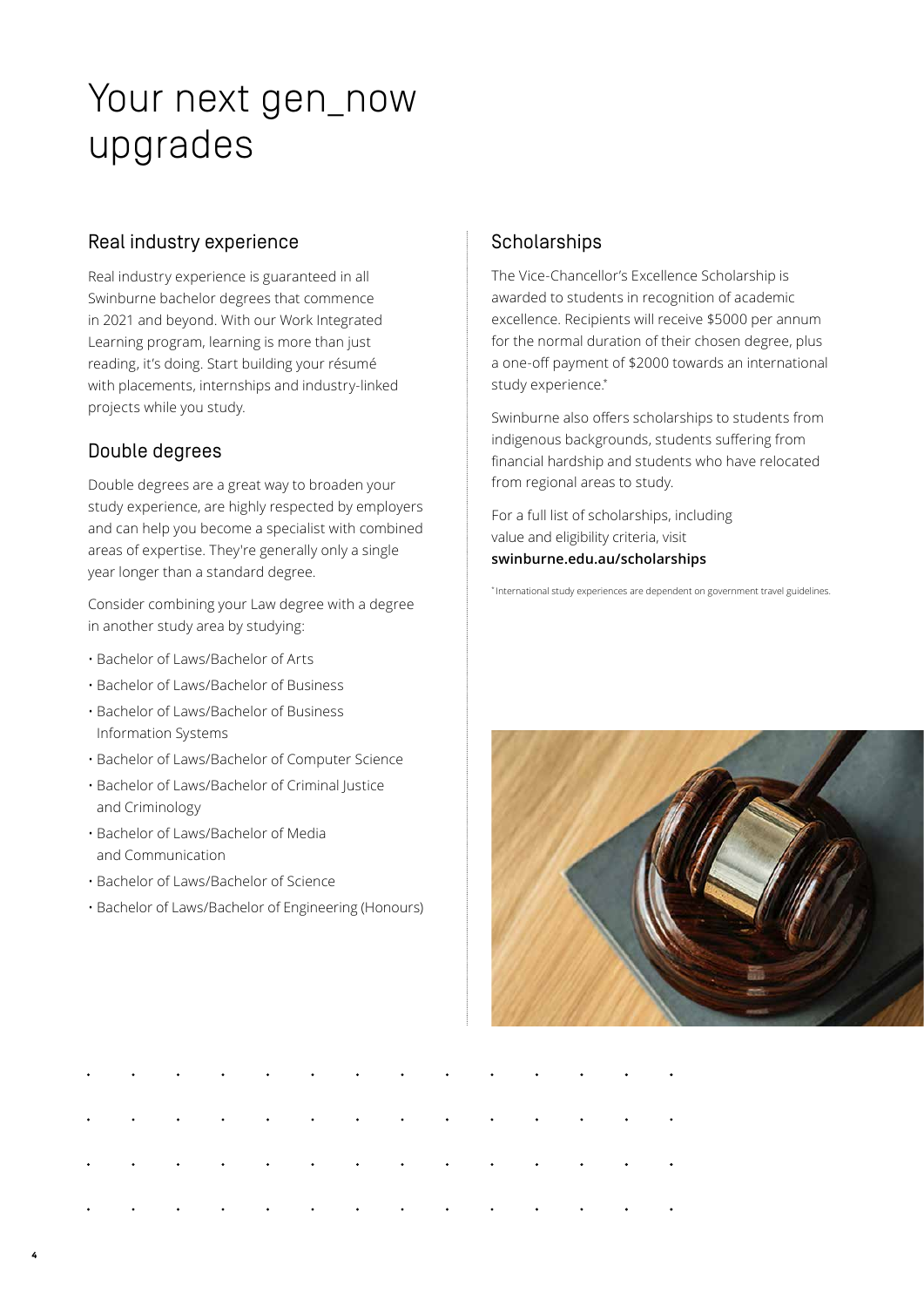

aachelor of Laws/Bachelor of Computer Science Bachelor of Laws/Bachelor of Computer Science Elliott

 "Through my placement at CIE Legal, I've been able to see how much potential there is in legal technology and innovation in streamlining and enhancing the day-to-day work of lawyers. Swinburne Law School is equipping me to best take advantage of that."

# Law placement destinations

 professional associations, you'll From Australia's leading law firms to in-house legal departments, Victoria's state courts to have a chance to immerse yourself in a wide and varied range of work environments to help you pinpoint the right career path. You'll also be building your networks, long before graduation.



# **Swinburne** has relationships<br> **Law School** organisations

has relationships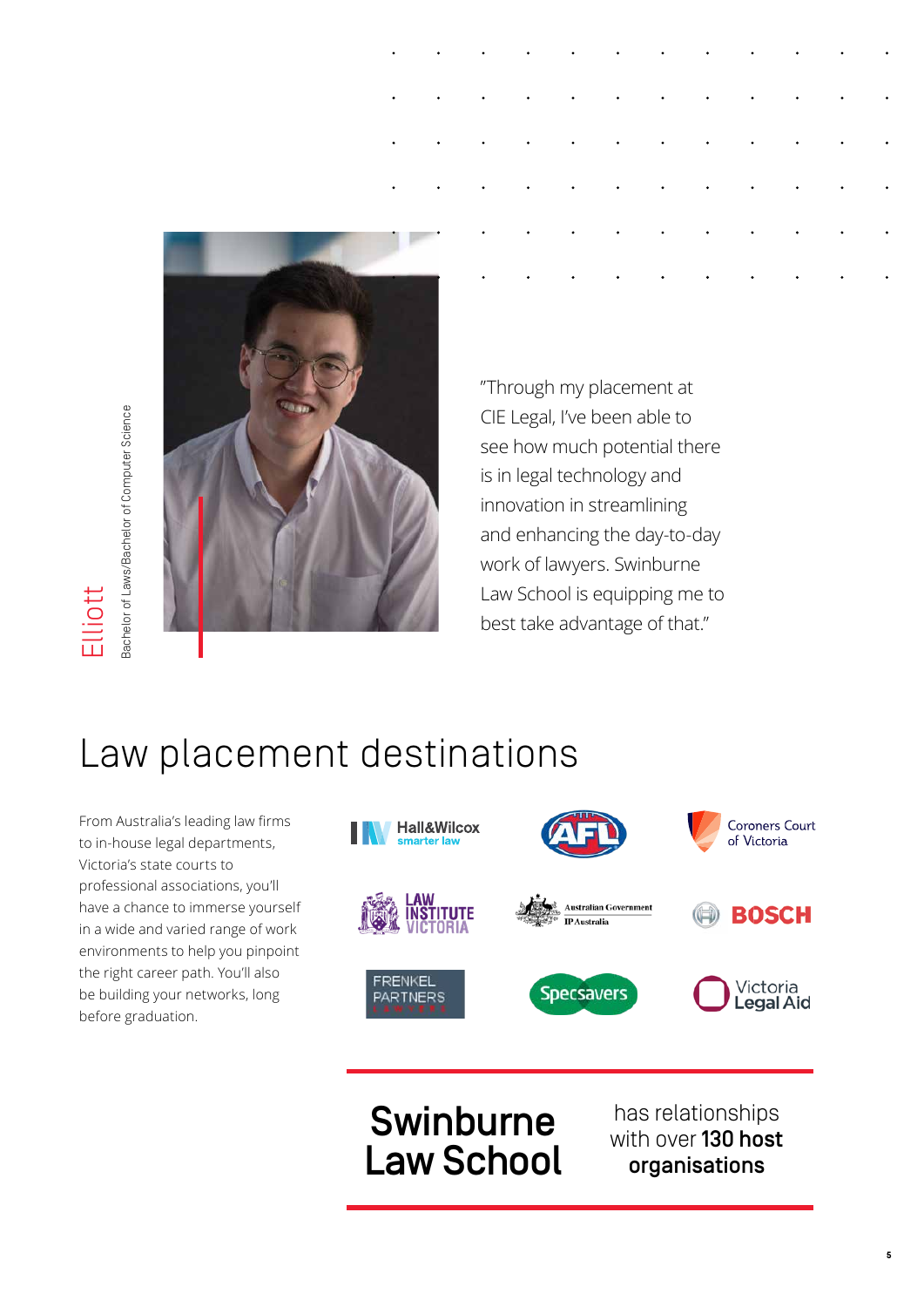# Opportunities beyond Australia

By winning the Scanlon Swinburne Intercultural Fellowship 2018, Ama Gunathilake had the chance to study abroad and take part in the Indonesia Law, Governance and Culture study tour, created specifically by Swinburne for law students.



### Ama Bachelor of Laws

"During my study tour and time abroad, I was able to observe how each country operates and how the law is implemented in different cultural contexts. It was also amazing to network with NGOs. I hope that I've brought back learnings that can be implemented in Australian society."



The 2019 Swinburne Law School team receiving their prize for placing third for their written submissions

# Swinburne law students take on the world in Oxford

In 2021, Swinburne Law School students won the first prize for their written submissions at the 19th Oxford International Intellectual Property Law Mooting Competition at the University of Oxford in England. This is the third year in a row that Swinburne students have qualified for the prestigious competition, which attracts applications from law schools around the world.

Visit **<www.swinburne.edu.au/news>** 

|  |  | $\mathbf{r}^{\prime}$ , and $\mathbf{r}^{\prime}$ , and $\mathbf{r}^{\prime}$ , and $\mathbf{r}^{\prime}$ , and $\mathbf{r}^{\prime}$ , and $\mathbf{r}^{\prime}$                                                                                                    |  |
|--|--|----------------------------------------------------------------------------------------------------------------------------------------------------------------------------------------------------------------------------------------------------------------------|--|
|  |  | $\mathbf{r}^{\prime}$ , and $\mathbf{r}^{\prime}$ , and $\mathbf{r}^{\prime}$ , and $\mathbf{r}^{\prime}$ , and $\mathbf{r}^{\prime}$ , and $\mathbf{r}^{\prime}$                                                                                                    |  |
|  |  | $\mathbf{r}^{\prime}$ , and $\mathbf{r}^{\prime}$ , and $\mathbf{r}^{\prime}$ , and $\mathbf{r}^{\prime}$ , and $\mathbf{r}^{\prime}$ , and                                                                                                                          |  |
|  |  | $\label{eq:2.1} \mathcal{L}_{\mathcal{A}}(\mathcal{A}) = \mathcal{L}_{\mathcal{A}}(\mathcal{A}) = \mathcal{L}_{\mathcal{A}}(\mathcal{A}) = \mathcal{L}_{\mathcal{A}}(\mathcal{A}) = \mathcal{L}_{\mathcal{A}}(\mathcal{A}) = \mathcal{L}_{\mathcal{A}}(\mathcal{A})$ |  |
|  |  |                                                                                                                                                                                                                                                                      |  |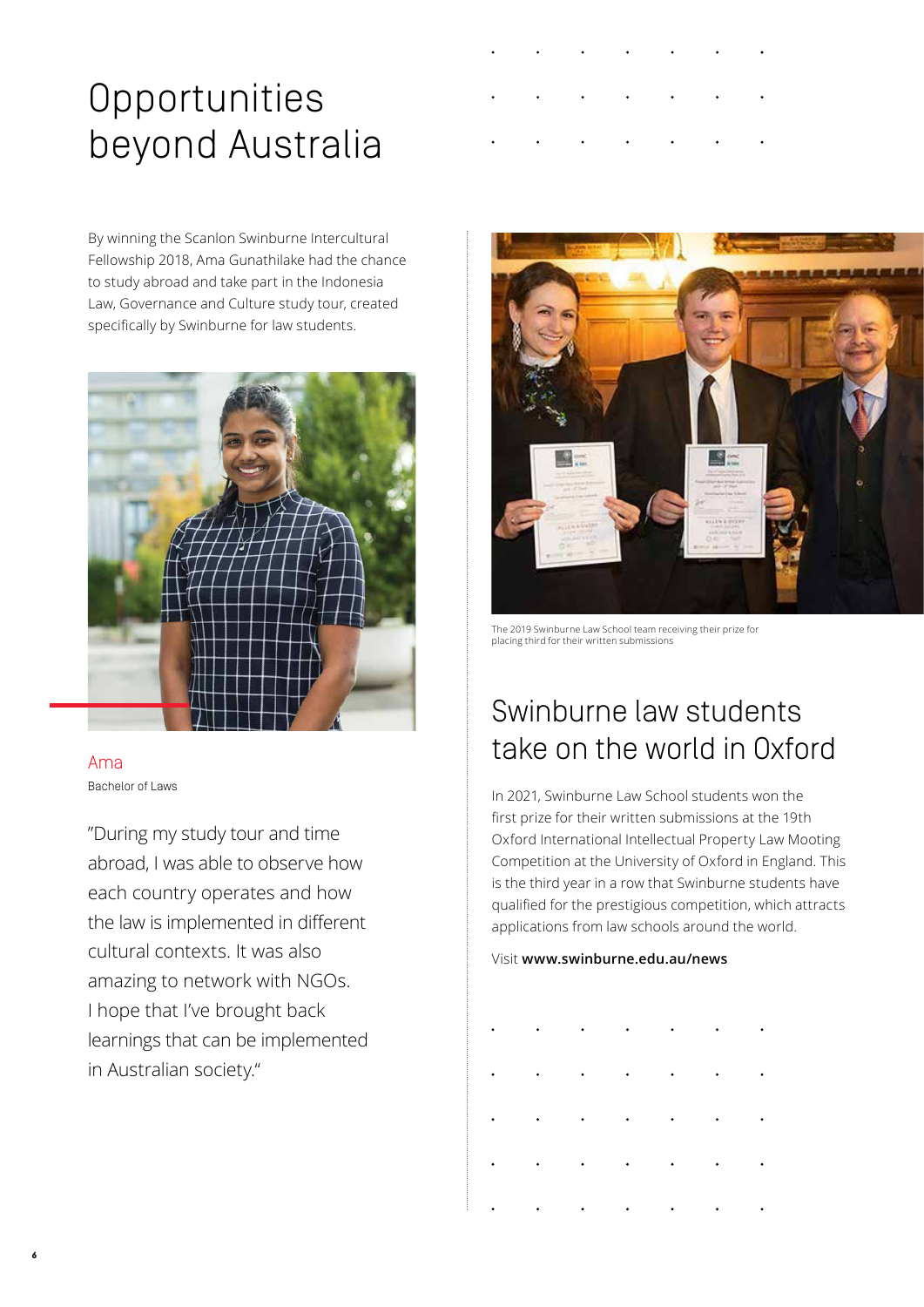# Top law course in Victoria

for teaching quality and overall experience.

> The Good Universities Guide ratings and rankings for 2018/2019



University of Oxford's International Intellectual Property Law Moot Moot Competition

# #1

## For student: teacher ratio

in Victoria. That's 20 students: 1 teacher. The Good Universities Guide 2019

# Top university in Melbourne

for student support.

QUILT Student Experience Survey 2017 and 2018

85%

of our first graduating cohort were employed upon graduation

# 50% of New Colombo Plan Scholarships

**in Swinburne were awarded to law students in 2018.** 

# Your time investment

Swinburne Bachelor of Laws options Minimum duration (full-time)

| Law                                    | 4 years     |  |  |  |  |  |  |  |
|----------------------------------------|-------------|--|--|--|--|--|--|--|
| Law - graduate entry                   | 3-3.5 years |  |  |  |  |  |  |  |
| $Law + Arts$                           | 5 years     |  |  |  |  |  |  |  |
| Law + Business                         | 5 years     |  |  |  |  |  |  |  |
| Law + Business Information Systems     | 5 years     |  |  |  |  |  |  |  |
| Law + Computer Science                 | 5 years     |  |  |  |  |  |  |  |
| Law + Criminal Justice and Criminology | 5 years     |  |  |  |  |  |  |  |
| Law + Engineering (Honours)            | 6.5 years   |  |  |  |  |  |  |  |
| Law + Media and Communication          | 5 years     |  |  |  |  |  |  |  |
| Law + Science                          | 5 years     |  |  |  |  |  |  |  |

The Swinburne Bachelor of Laws degree is recognised by the Victorian Legal Admissions Board as including the prerequisite studies that prepare you for admission to practice as a barrister and solicitor of the Supreme Court of Victoria. The course therefore includes a number of compulsory units of study known as the Priestley 11.